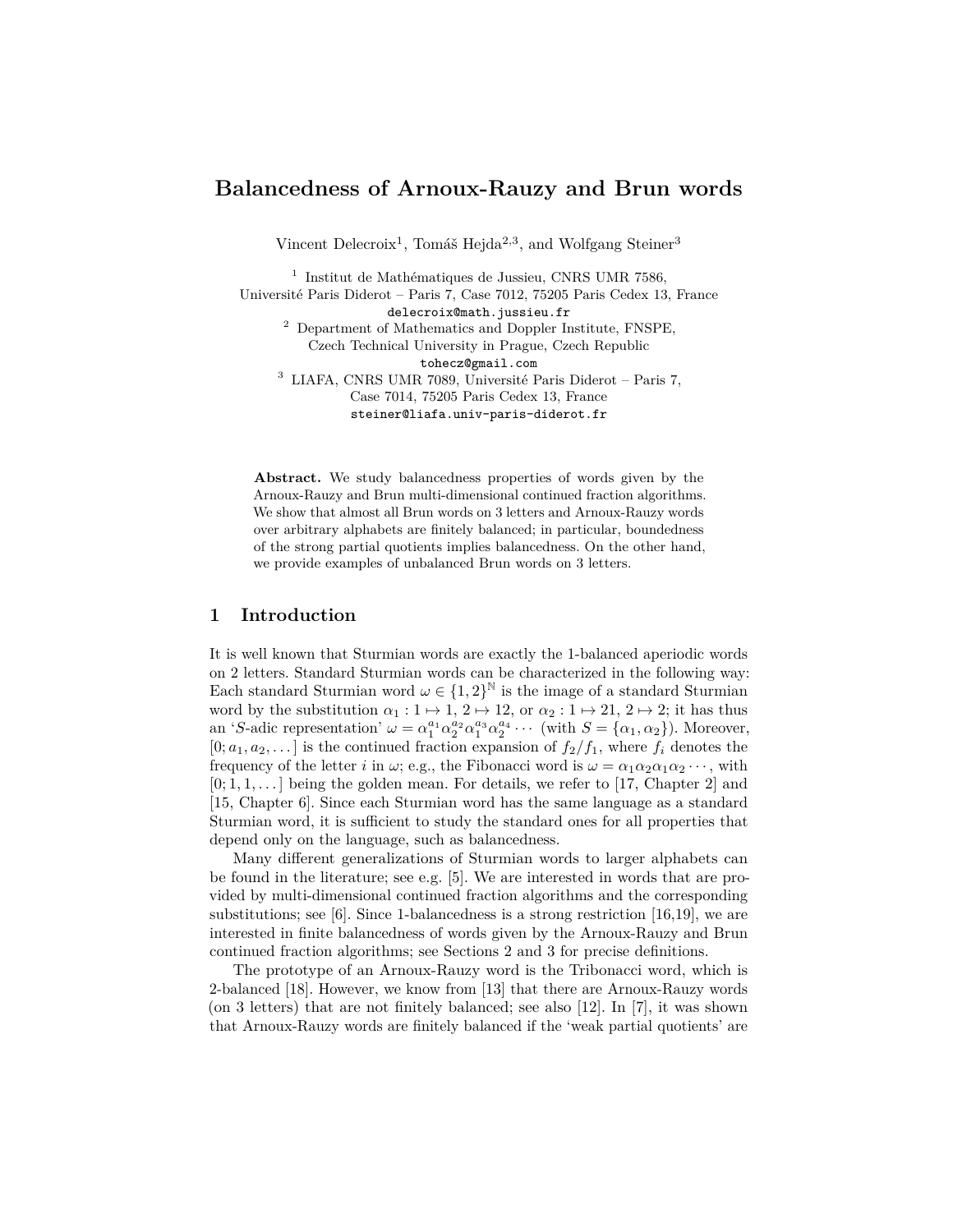bounded, and that a large class of Arnoux-Rauzy words are 2-balanced. Here, we show that the set of finitely balanced Arnoux-Rauzy words has full measure (with respect to a suitably chosen measure on Arnoux-Rauzy words), and contains the words with bounded 'strong partial quotients' (in arbitrary dimension). Note however that, for  $d \geq 3$ , Arnoux-Rauzy words are defined only for a set of slopes of zero Lebesgue measure that form the the so-called Rauzy gasket [3].

The Brun algorithm has the advantage over Arnoux-Rauzy that it is defined for all directions in  $\mathbb{R}^d_+$ . To our knowledge, the balancedness of words associated to the Brun algorithm has not been studied yet. We show that almost all Brun words on 3 letters are finitely balanced; in particular, this holds for words with bounded 'strong partial quotients'. We also exhibit Brun words (on 3 letters) that are not finitely balanced. Note that, for fixed points of substitutions, an exact criterion for balancedness is provided by [1].

## **2 Notation**

Let  $\mathcal{A} = \{1, 2, \ldots, d\}$  be a finite alphabet and  $\mathcal{A}^*$  be the free monoid over  $\mathcal{A}$ (with the concatenation as product). Let  $|w|$  be the length of a word  $w \in A^*$ and  $|w|_j$  the number of occurrences of the letter  $j \in A$  in *w*. A pair of words  $u, v \in A^*$  with  $|u| = |v|$ , is *C-balanced* if

$$
-C \le |u|_j - |v|_j \le C \quad \text{for all } j \in \mathcal{A}.
$$

A *factor* of an infinite word  $\omega = (\omega_n)_{n \in \mathbb{N}} \in \mathcal{A}^{\mathbb{N}}$  is a finite word of the form  $\omega_{[k,\ell)} = \omega_k \omega_{k+1} \cdots \omega_{\ell-1}$ . An infinite word  $\omega$  is *C*-balanced if each pair of factors  $u, v$  of  $\omega$  with  $|u| = |v|$  is *C*-balanced;  $\omega$  is *finitely balanced* if it is *C*-balanced for some  $C \in \mathbb{N}$ . The *balance* of an infinite word  $\omega$  is the smallest number  $B(\omega)$  such that  $\omega$  is  $B(\omega)$ -balanced, with  $B(\omega) = \infty$  if  $\omega$  is not finitely balanced.

The *frequency*  $f_i$  of a letter  $i \in \mathcal{A}$  in  $\omega = (\omega_n)_{n \in \mathbb{N}} \in \mathcal{A}^{\mathbb{N}}$  is  $\lim_{n \to \infty} |\omega_{[0,n)}|_i/n$ , if the limit exists. It is easy to see that the frequency of each letter exists when  $\omega$  is finitely balanced (see [10]).

A *substitution*  $\sigma$  over A is an endomorphism of  $\mathcal{A}^*$ . Its *incidence matrix* is the square matrix  $M_{\sigma} = (|\sigma(j)|_i)_{i,j \in \mathcal{A}} \in \mathbb{N}^{\bar{d} \times d}$  (with  $\mathbb{N} = \{0, 1, 2, \ldots\}$ ). The map

$$
\ell: \mathcal{A}^* \to \mathbb{N}^d, w \mapsto {}^t(|w|_1, |w|_2, \dots, |w|_d)
$$

is called the *abelianization map*. Note that  $\ell(\sigma(w)) = M_{\sigma} \ell(w)$  for all  $w \in A^*$ .

Let  $(\sigma_n)_{n\in\mathbb{N}}$  be a sequence of substitutions over the alphabet A. To keep notation concise, we set  $M_n = M_{\sigma_n}$  for  $n \in \mathbb{N}$  and denote products of consecutive substitutions and their incidence matrices by  $\sigma_{[k,\ell)} = \sigma_k \sigma_{k+1} \cdots \sigma_{\ell-1}$ and  $M_{[k,\ell)} = M_k M_{k+1} \cdots M_{\ell-1}$  respectively. A word  $\omega \in A^{\mathbb{N}}$  is a *limit word* of  $(\sigma_n)_{n \in \mathbb{N}}$  if there is a sequence  $(\omega^{(n)})_{n \in \mathbb{N}}$  with

$$
\omega^{(0)} = \omega, \quad \omega^{(n)} = \sigma_n(\omega^{(n+1)}) \quad \text{for all } n \in \mathbb{N},
$$

where the substitutions  $\sigma_n$  are extended naturally to infinite words. The word  $\omega$ is called an *S*-adic word with directive sequence  $(\sigma_n)_{n \in \mathbb{N}}$  and  $S = {\sigma_n : n \in \mathbb{N}}$ .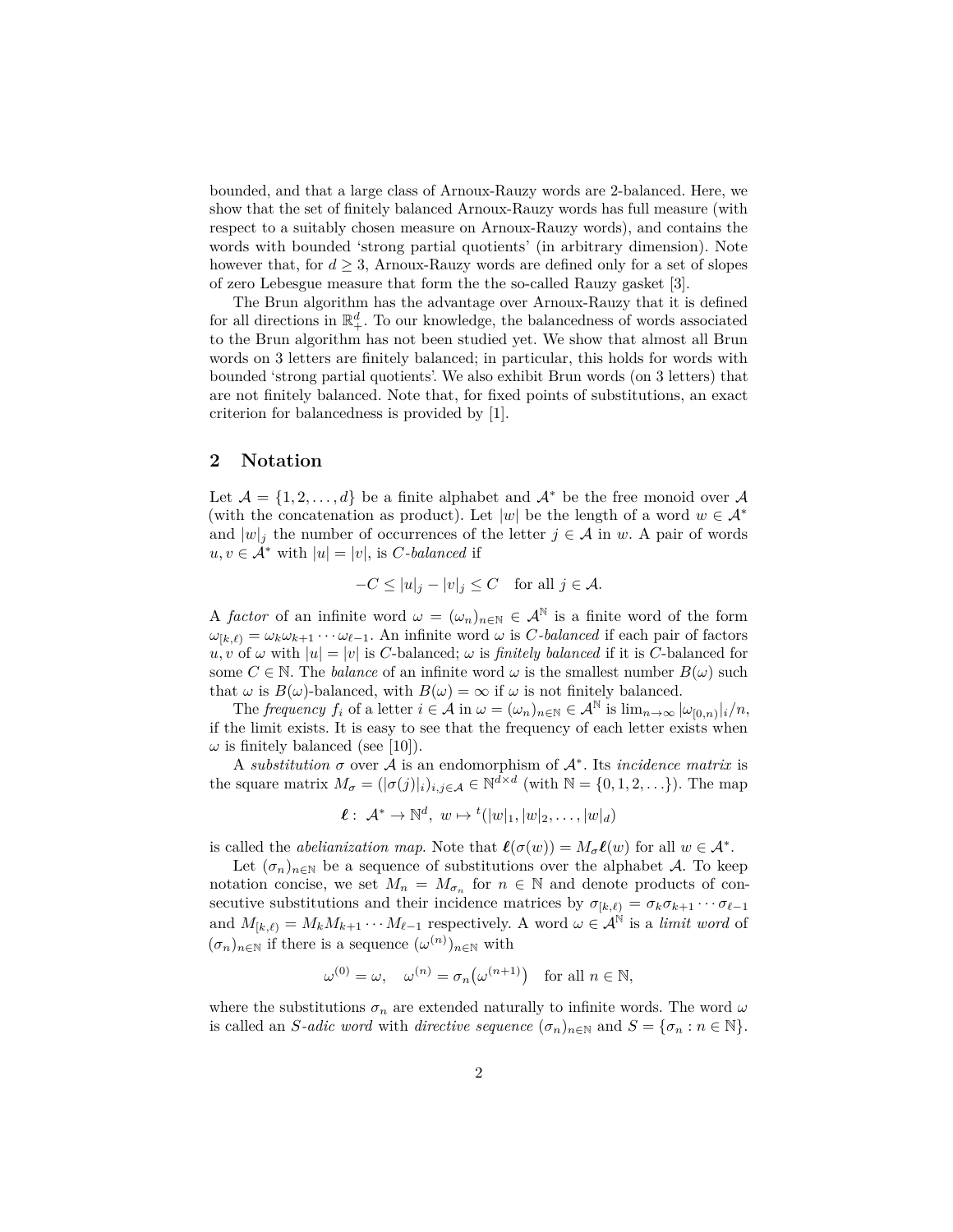Given a directive sequence  $(\sigma_n)_{n\in\mathbb{N}}$ , we can define different generalizations of partial quotients. The sequence of *weak partial quotients* is the sequence of positive integers  $(a_n)_{n \in \mathbb{N}}$  such that  $\sigma_0 \sigma_1 \cdots = \sigma_{A_0}^{a_0} \sigma_{A_1}^{a_1} \cdots$ , with  $A_n = \sum_{k=0}^{n-1} a_k$ and  $\sigma_{A_n} = \cdots = \sigma_{A_{n+1}-1} \neq \sigma_{A_{n+1}}$  for all  $n \in \mathbb{N}$ . The notion of strong partial quotients refers to the time we need to reach a positive (or at least primitive) matrix in the product of incidence matrices. A good precise definition of them probably depends on *S* and the intended use, but properties like being bounded should hold simultaneously for all suitable definitions. In this paper, we say that the *strong partial quotients are bounded by h* if  $M_{[n,n+h)}$  is primitive for all  $n \in \mathbb{N}$ .

#### **3 Arnoux-Rauzy and Brun words**

We are interested in this paper in two *S*-adic systems that arise naturally from multi-dimensional continued fraction algorithms. The set of *Arnoux-Rauzy substitutions* over *d* letters is  $S_{AR} = {\alpha_i : i \in A}$  with

$$
\alpha_i: i \mapsto i, j \mapsto ij \text{ for } j \in \mathcal{A} \setminus \{i\}.
$$

For each directive sequence  $(\sigma_n)_{n \in \mathbb{N}} = (\alpha_{i_n})_{n \in \mathbb{N}} \in S_{AR}^{\mathbb{N}}$ , the words  $\sigma_{[0,n)}(i_n)$  are nested prefixes of the limit word  $\omega$ . If the directive sequence contains infinitely many occurrences of each substitution  $\alpha_i$ ,  $i \in \mathcal{A}$ , the unique limit word  $\omega$  is called a *standard Arnoux-Rauzy word*. Any word that has the same language (and thus the same balancedness properties) as a standard Arnoux-Rauzy word is called Arnoux-Rauzy word. The *Tribonacci word* is the Arnoux-Rauzy word on 3-letters with periodic directive sequence  $\alpha_1 \alpha_2 \alpha_3 \alpha_1 \alpha_2 \alpha_3 \cdots$ ; it satisfies

*ω* = 121312112131212131211213121312112131212131211213121121 · · ·

and is known to be 2-balanced [18].

A set of *Brun substitutions* was defined in [9] to provide a connection between stepped planes and the Brun algorithm. Here, we consider the set of substitutions  $S_{\text{Br}} = \{\beta_{ij} : i \in \mathcal{A}, j \in \mathcal{A} \setminus \{i\}\}\$ over *d* letters, with

$$
\beta_{ij}: j \mapsto ij, k \mapsto k \text{ for } k \in \mathcal{A} \setminus \{j\},\
$$

that corresponds to the additive version of this algorithm. An  $S_{\text{Br}}$ -adic word is called a *Brun word* if its directive sequence  $(\sigma_n)_{n \in \mathbb{N}}$  satisfies

$$
\sigma_n \sigma_{n+1} \in \left\{ \beta_{ij} \beta_{ij} : i \in \mathcal{A}, j \in \mathcal{A} \setminus \{i\} \right\}
$$
  

$$
\cup \left\{ \beta_{ij} \beta_{jk} : i \in \mathcal{A}, j \in \mathcal{A} \setminus \{i\}, k \in \mathcal{A} \setminus \{j\} \right\} \text{ for all } n \in \mathbb{N} \quad (1)
$$

and for each  $i \in \mathcal{A}$  there is  $j \in \mathcal{A}$  such that  $\beta_{ij}$  occurs infinitely often in  $(\sigma_n)_{n \in \mathbb{N}}$ . E.g., the Brun word with periodic directive sequence  $\beta_{12}\beta_{23}\beta_{31}\beta_{12}\beta_{23}\beta_{31}\cdots$  is

```
ω = 1231121231231123112123112123123112123123112311212312 · · · .
```
Recall that the Brun algorithm [11] subtracts at each step the second largest coordinate from the largest coordinate. It is given by the transformations

$$
T_{ij}:\; D_{ij}\rightarrow \mathbb{R}^d_+,\; \mathbf{f}\mapsto M_{\beta_{ij}}^{-1}\mathbf{f}/\|M_{\beta_{ij}}^{-1}\mathbf{f}\|_1,
$$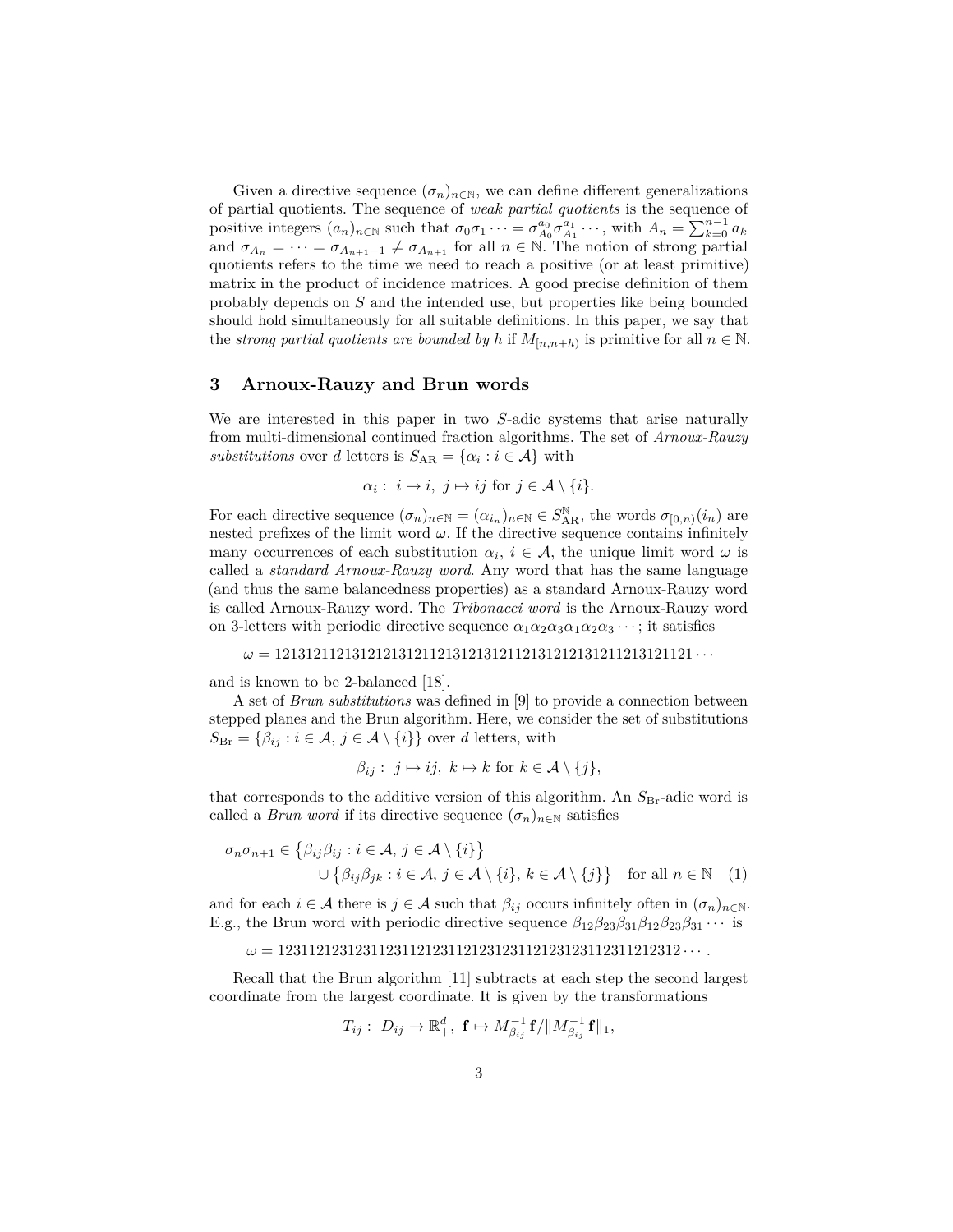where  $D_{ij} \subset \mathbb{R}_+^d$  is the set of vectors  $\mathbf{f} = {}^t(f_1, \ldots, f_d)$  such that  $f_i \ge f_j$  are the two largest components of **f**; here,  $\mathbb{R}_+ = [0, \infty)$ . A sequence  $(i_0, j_0)(i_1, j_1)(i_2, j_2) \cdots$ is a Brun representation of  $f \in \mathbb{R}_+^d$  if

$$
T_{i_{k-1}j_{k-1}}\cdots T_{i_1j_1}T_{i_0j_0}(\mathbf{f})\in D_{i_kj_k} \quad \text{for all} \quad k\in\mathbb{N}.
$$

Given a Brun word  $\omega$  with directive sequence  $\beta_{i_0 j_0} \beta_{i_1 j_1} \beta_{i_2 j_2} \cdots$ , we get that  $(i_0, j_0)(i_1, j_1)(i_2, j_2)\cdots$  is a Brun representation of the vector of frequencies of  $\omega$ .

In the Arnoux-Rauzy algorithm, all but one coordinates are subtracted from the largest coordinate, which is assumed to be larger than the sum of the other coordinates. Here, we have transformations  $T_i: D_i \to \mathbb{R}^d_+$  with  $D_i \subset \mathbb{R}^d_+$  being the set of vectors  $\mathbf{f} = {}^{t}(f_{1}, \ldots, f_{d})$  such that  $f_{i} \geq \sum_{j \in \mathcal{A} \setminus \{i\}} f_{j}$ .

The following two lemmas translate the fact that these two algorithms converge and show that the frequency vector  $f = f(\omega)$  of the limit word of a directive sequence  $(\sigma_n)_{n\in\mathbb{N}}$  is given by the limit cone

$$
\mathbb{R}_{+} \mathbf{f} = \bigcap_{n \in \mathbb{N}} M_{[0,n)} \, \mathbb{R}_{+}^{d}.
$$
 (2)

Moreover, because of the relation with the continued fraction algorithms, two distinct standard Arnoux-Rauzy words and two distinct standard Brun words respectively have different frequency vectors.

#### **Lemma 1.** *Each Brun word on* 3 *letters has letter frequencies.*

*Proof.* Let  $(\sigma_n)_{n \in \mathbb{N}} \in S_{\text{Br}}^{\mathbb{N}}$  be a directive sequence of a Brun word on 3 letters, *M<sub>n</sub>* the associated incidence matrices, and  $f \in \bigcap_{n\in\mathbb{N}} M_{[0,n)} \mathbb{R}^d_+$ . From [4], we know that there is a sequence of matrices  $(\tilde{M}_n)_{n\in\mathbb{N}}$  such that  $||^t(\tilde{M}_{[0,n)})||_{\infty} \leq 1$ ,

$$
{}^{t}(\tilde{M}_{[0,n)})\mathbf{x} = {}^{t}(M_{[0,n)})\mathbf{x} \text{ for all } \mathbf{x} \in \mathbf{f}^{\perp}, n \in \mathbb{N},
$$
 (3)

where  $f^{\perp}$  denotes the hyperplane orthogonal to f; see also Section 6.

For each  $\mathbf{v} \in \mathbf{f}^{\perp}$  with  $\|\mathbf{v}\|_{\infty} = 1$ , we have

$$
\left|\left\langle \mathbf{v}, \frac{M_{[0,n)}\,\mathbf{e}_i}{\|M_{[0,n)}\,\mathbf{e}_i\|_1} \right\rangle\right| = \left|\left\langle {}^t(\tilde{M}_{[0,n)})\,\mathbf{v}, \frac{\mathbf{e}_i}{\|M_{[0,n)}\,\mathbf{e}_i\|_1} \right\rangle\right| \leq \frac{1}{\|M_{[0,n)}\,\mathbf{e}_i\|_1}
$$

for each unit vector  $\mathbf{e}_i, i \in \mathcal{A}$ . Since  $\min_{i \in \mathcal{A}} ||M_{[0,n)} \mathbf{e}_i||_1 \to \infty$  for each directive sequence of a Brun word, the cone  $M_{[0,n)} \mathbb{R}^d_+$  tends to the line  $\mathbb{R}_+$  **f**, i.e., (2) holds. From (2), it is standard to prove that **f** is the frequency vector of  $\omega$ ; see [8].  $\Box$ 

The proof of Lemma 1 could be adapted to Arnoux-Rauzy words because the incidence matrix of an Arnoux-Rauzy substitution is similar to a matrix given by the fully subtractive algorithm, which was studied in [4]. However, we prefer using the results of [4] in a different way in the proof of the following lemma.

**Lemma 2.** *Each Arnoux-Rauzy word (on*  $d \geq 2$  *letters) has letter frequencies.*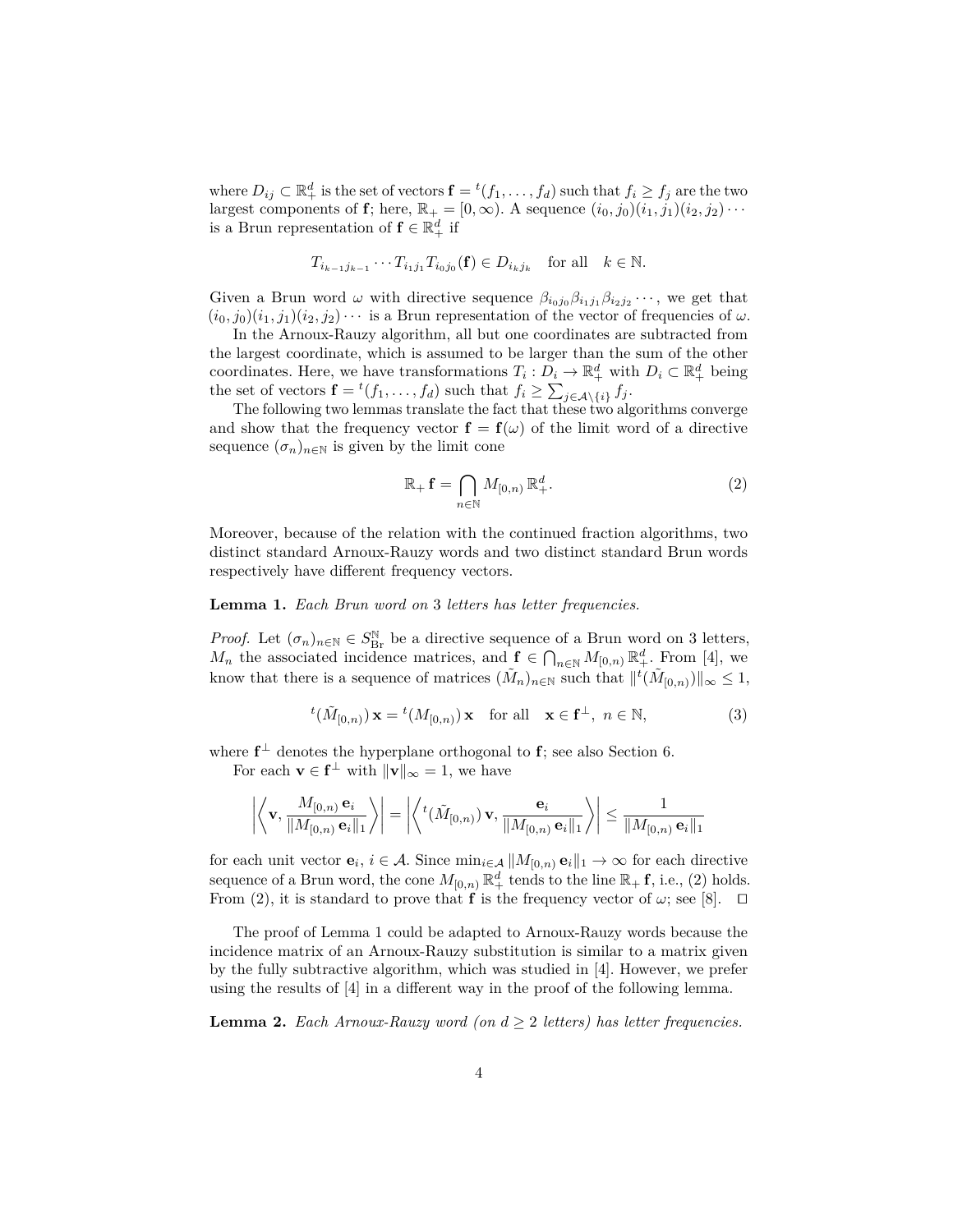*Proof.* Let  $(\sigma_n)_{n \in \mathbb{N}} = (\alpha_{i_n})_{n \in \mathbb{N}}$  be the directive sequence of an Arnoux-Rauzy word and  $f \in \bigcap_{n \in \mathbb{N}} M_{[0,n)} \mathbb{R}^d_+$  with  $\|\mathbf{f}\|_1 = 1$ . We know from the results on the fully subtractive algorithm in [4] that there is a sequence of matrices  $(\tilde{M}_n)_{n\in\mathbb{N}}$ such that  $\|\tilde{M}_{[0,n)}\|_{\infty} \leq 1$  and

$$
\tilde{M}_{[0,n)} \mathbf{x} = M_{[0,n)} \mathbf{x} \quad \text{for all} \quad \mathbf{x} \in (M_{[0,n)})^{-1} \mathbf{1}^{\perp}, \ n \in \mathbb{N},\tag{4}
$$

where  $\mathbf{1} = {}^{t}(1, \ldots, 1);$  see also Section 5.

Denote by  $\pi_n$  be the projection along  $(M_{[0,n)})^{-1}$ **f** onto  $(M_{[0,n)})^{-1}$ **1**<sup>⊥</sup>. Then

$$
\|\pi_0 M_{[0,n)} \ell(i_n)\|_{\infty} = \|M_{[0,n)} \pi_n \ell(i_n)\|_{\infty} = \|\tilde{M}_{[0,n)} \pi_n \ell(i_n)\|_{\infty} \le \|\pi_n \ell(i_n)\|_{\infty}.
$$

Since  $(M_{[0,n)})^{-1}$ **f**  $\in M_n \mathbb{R}^d_+$ , the *i<sub>n</sub>*-th coordinate of  $(M_{[0,n)})^{-1}$ **f** is larger than or equal to (the sum of) the other coordinates, thus  $\|\pi_n \ell(i_n)\|_{\infty} \leq \|\ell(i_n)\|_{\infty} = 1$ .

Following Dumont and Thomas [14], each prefix  $\omega_{[0,k)}$  of  $\omega$  can be written as

$$
\omega_{[0,k)} = \sigma_{[0,m-1)}(p_{m-1})\,\sigma_{[0,m-2)}(p_{m-2})\,\cdots\,\sigma_{[0,1)}(p_1)\,p_0,
$$

with a sequence of words  $(p_n)_{0 \leq n \leq m}$  defined in the following way. Let  $m =$  $m(k) \in \mathbb{N}$  be minimal such that  $|\sigma_{[0,m)}(i_m)| > k$ . Then there is a unique prefix  $p_{m-1}$  of  $\sigma_{m-1}(i_m)$  such that

$$
|\sigma_{[0,m-1)}(p_{m-1})| \leq k < |\sigma_{[0,m-1)}(p_{m-1}a_{m-1})|,
$$

with  $a_{m-1}$  ∈ A being the letter following  $p_{m-1}$  in  $\sigma_{m-1}(i_m)$ . Inductively, we obtain for  $0 \leq n < m$  unique  $p_n \in A^*$  and  $a_n \in A$  such that

$$
|\sigma_{[0,n)}(p_n)| \leq k - \sum_{j=n+1}^{m-1} |\sigma_{[0,j)}(p_j)| < |\sigma_{[0,n)}(p_n a_n)|
$$

and  $p_n a_n$  is a prefix of  $|\sigma_n(a_{n+1})|$ , with  $a_m = i_m$ . We thus have

$$
\ell(\omega_{[0,k)}) = \sum_{n=0}^{m-1} \ell(\sigma_{[0,n)}(p_n)) = \sum_{n=0}^{m-1} \pi_0 M_{[0,n)} \ell(p_n).
$$

By the definition of the Arnoux-Rauzy substitutions,  $p_n$  is either empty or equal to  $i_n$ , thus

$$
\left\|\pi_0 \,\boldsymbol{\ell}(\omega_{[0,k)})\right\|_{\infty} \leq \sum_{n=0}^{m-1} \left\|\pi_0 \, M_{[0,n)} \, \boldsymbol{\ell}(i_n)\right\|_{\infty} \leq m.
$$

Since  $m(k)/\|\ell(\omega_{[0,k)})\|_{\infty} \to 0$  as  $k \to \infty$ , the direction of  $\ell(\omega_{[0,k)})$  converges to that of **f**, thus **f** is the frequency vector of  $\omega$ .

#### **4 Discrepancy and balancedness**

Let  $\omega$  be an infinite word with frequency vector  $\mathbf{f} = {}^{t}(f_1, f_2, \ldots, f_d)$ , and denote by  $\pi$  be the projection along **f** onto  $1^{\perp}$ . It is easily written down in coordinates:

$$
\pi \ell(w) = {}^{t}(|w|_{1} - |w| f_{1}, |w|_{2} - |w| f_{2}, \ldots, |w|_{d} - |w| f_{d}).
$$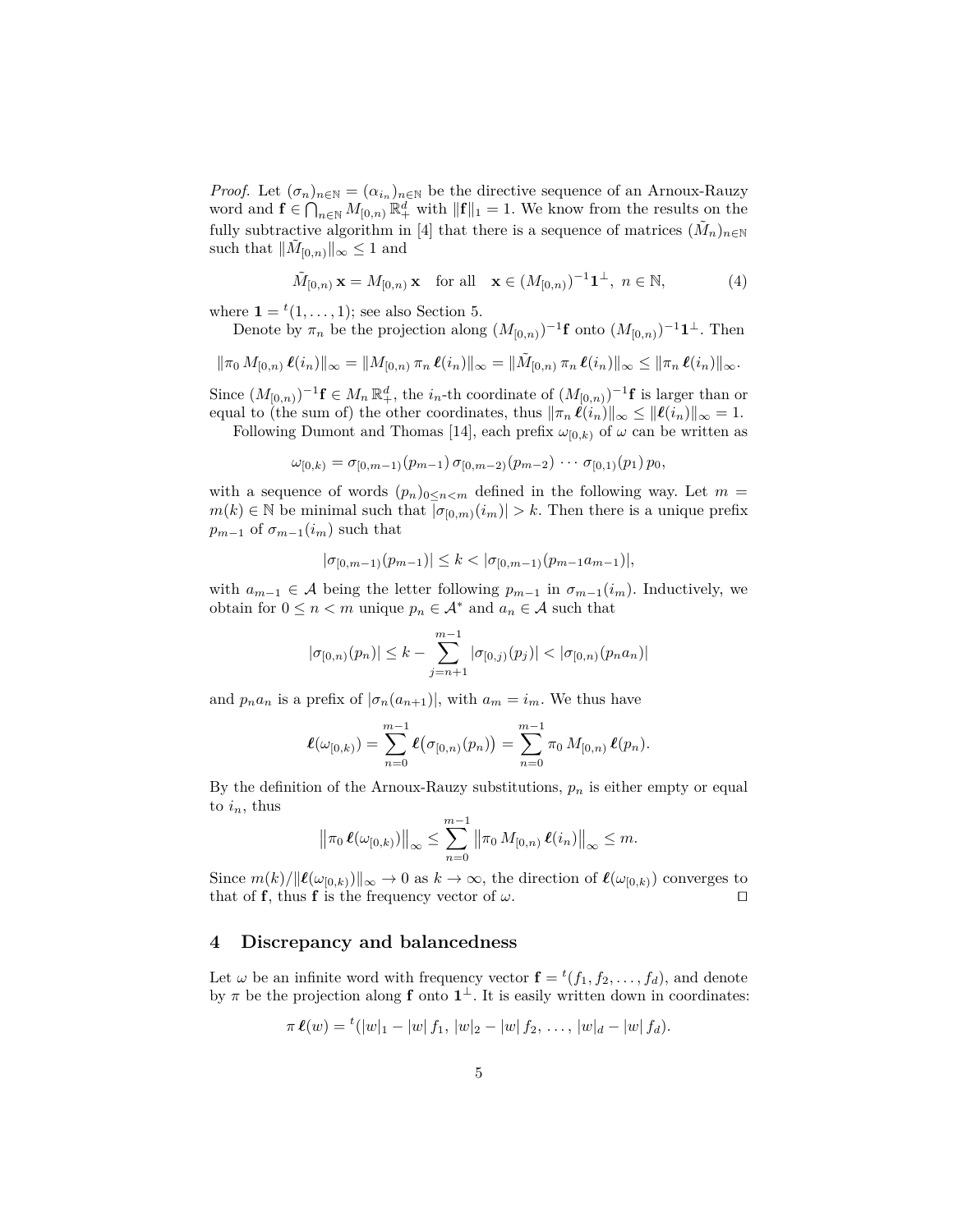Note that the so called Rauzy fractal is the closure of  $\{\pi \ell(\omega_{[0,n)}): n \in \mathbb{N}\},\$  which is the projection of the vertices of the broken line associated with *ω*.

More generally, for a function  $\phi : \mathcal{A} \to \mathbb{R}$ , we consider the Birkhoff sums

$$
S_n(\phi,\omega)=\phi(\omega_0)+\phi(\omega_1)+\cdots+\phi(\omega_{n-1}).
$$

Remark that, if  $\chi_i$  denotes the characteristic function of a letter  $i \in \mathcal{A}$ , then  $S_n(\chi_i, \omega) = |\omega_{[0,n)}|_i$ , and the coordinates of  $\pi \ell(\omega_{[0,n)})$  are  $S_n(\chi_i - f_i, \omega)$ . The  $\phi$ -*discrepancy* of  $\omega$  is  $\Delta(\phi, \omega) = \sup_{n \in \mathbb{N}} |S_n(\phi, \omega)|$ . We set

$$
\Delta(\omega) = \max_{i \in \mathcal{A}} \Delta(\chi_i - f_i, \omega) = \sup_{n \in \mathbb{N}} ||\pi \ell(\omega_{[0,n)})||_{\infty},
$$

and say that  $\omega$  has *finite discrepancy* if  $\Delta(\omega) < \infty$ . The following result from [1, Proposition 7 and Remark 8] establishes a link between balance and discrepancy.

**Lemma 3.** We have  $\Delta(\omega) \leq B(\omega) \leq 4\Delta(\omega)$ .

For many words, balancedness can be shown using the following proposition.

**Proposition 1.** Let  $\omega$  be an Arnoux-Rauzy or Brun word with directive sequence  $(\sigma_n)_{n \in \mathbb{N}}$ . For each sequence of matrices  $(\tilde{M}_n)_{n \in \mathbb{N}}$  satisfying (3), we have

$$
\Delta(\omega) \leq \sum_{n=0}^{\infty} ||^{t}(\tilde{M}_{[0,n)})||_{\infty}.
$$

*For each sequence of matrices*  $(\tilde{M}_n)_{n \in \mathbb{N}}$  *satisfying* (4), we have

$$
\Delta(\omega) \leq \sum_{n=0}^{\infty} \left\| \tilde{M}_{[0,n)} \right\|_{\infty}.
$$

*Proof.* The first statement follows from

$$
\Delta(\chi_i - f_i, \omega) = \sup_{k \in \mathbb{N}} |\langle \mathbf{e}_i - f_i \mathbf{1}, \ell(\omega_{[0,k)}) \rangle| \leq \sum_{n=0}^{\infty} |\langle \mathbf{e}_i - f_i \mathbf{1}, M_{[0,n)} \ell(i_n) \rangle|
$$
  
= 
$$
\sum_{n=0}^{\infty} |\langle {}^t(\tilde{M}_{[0,n)}) (\mathbf{e}_i - f_i \mathbf{1}), \ell(i_n) \rangle| \leq \sum_{n=0}^{\infty} ||{}^t(\tilde{M}_{[0,n)})||_{\infty},
$$

where we have used the Dumont-Thomas representations in the first inequality (see the proof of Lemma 2), the fact that  $\mathbf{e}_i - f_i \mathbf{1} \in \mathbf{f}^{\perp}$  in the second equality and  $\|\mathbf{e}_i - f_i\mathbf{1}\|_{\infty}$  ≤ 1 in the last inequality. The proof of the second statement runs along the lines of the proof of Lemma 2, where we can replace  $\alpha_{i_n}$  by  $\beta_{i_n j_n}$ .  $\Box$ 

#### **5 Contractivity of Arnoux-Rauzy matrices**

Now we study the contractivity of Arnoux-Rauzy matrices on certain hyperplanes, quantifying the approach in [4]. For a directive sequence  $(\sigma_n)_{n\in\mathbb{N}}$ , let

$$
\mathbf{v}^{(n)} = {}^{t}\big(v_1^{(n)}, v_2^{(n)}, \dots, v_d^{(n)}\big) = \frac{{}^{t}\big(M_{[0,n)}\big)\mathbf{1}}{\|{}^{t}\big(M_{[0,n)}\big)\mathbf{1}\|_1} \qquad (n \in \mathbb{N}).
$$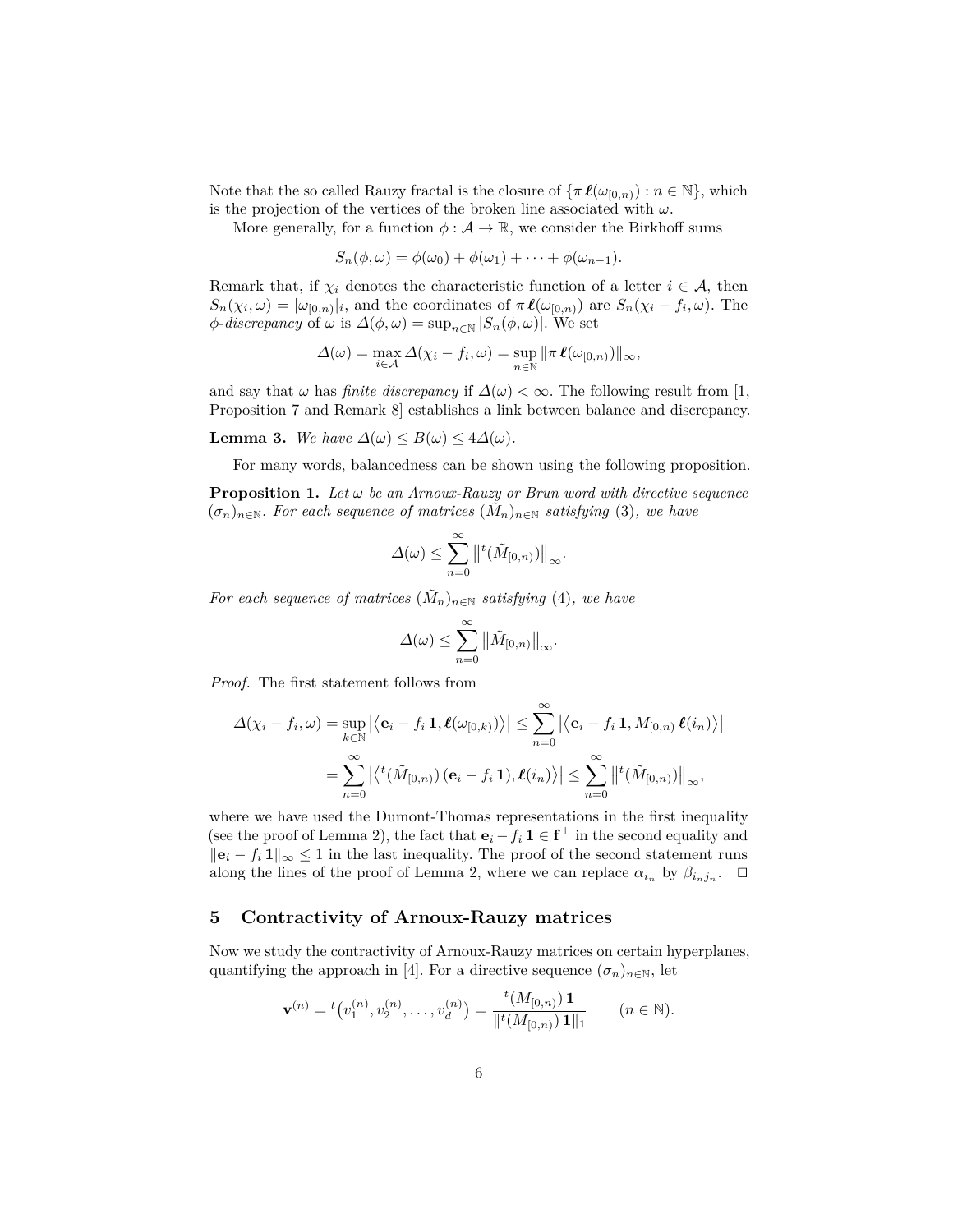**Lemma 4.** Let  $\omega$  be an Arnoux-Rauzy word with directive sequence  $(\alpha_{i_n})_{n \in \mathbb{N}}$ . *Then*  $\|\mathbf{v}^{(n)}\|_{\infty} < \frac{1}{d-1}$  *for all*  $n \in \mathbb{N}$ *. If moreover*  $\{i_n, i_{n+1}, \ldots, i_{n+h-1}\} = A$ *,*  $h \in \mathbb{N}$ *, then*  $\|\mathbf{v}^{(n+h)}\|_{\infty} < \frac{2^h - 1}{2^h(d-1)}$ *.* 

*Proof.* First note that  $\|\mathbf{v}^{(0)}\|_{\infty} = \frac{1}{d}$ . Assume now that  $\|\mathbf{v}^{(n)}\|_{\infty} < \frac{1}{d-1}$ , and let w.l.o.g.  $i_n = 1$ . Then the simplex  $\{ \mathbf{x} \in \mathbb{R}^d : ||\mathbf{x}||_1 = 1, ||\mathbf{x}||_{\infty} \le \frac{1}{d-1} \}$  is mapped by  ${}^t M_n$  (after normalizing) to the simplex spanned by  ${}^t (0, \frac{1}{d-1}, \ldots, \frac{1}{d-1}),$  $^{t}(\frac{1}{2(d-1)},\frac{1}{2(d-1)},\frac{1}{d-1},\ldots,\frac{1}{d-1}),\ldots, ^{t}(\frac{1}{2(d-1)},\frac{1}{d-1},\ldots,\frac{1}{d-1},\frac{1}{2(d-1)}).$  This shows that  $\|\mathbf{v}^{(n+1)}\|_{\infty} < \frac{1}{d-1}$  and that  $v_{i_n}^{(n+1)} < \frac{1}{2(d-1)}$ . Similar considerations show that  $v_{i_n}^{(n+h)} < \frac{2^h-1}{2^h(d-1)}$  for all  $h \ge 1$ . If  $\{i_n, i_{n+1}, \ldots, i_{n+h-1}\} = A$ , then we obtain that  $v_j^{(n+h)} < \frac{2^h - 1}{2^h(d-1)}$  for all  $j \in \mathcal{A}$ .

**Lemma 5.** Let  $\omega$  be an Arnoux-Rauzy word with directive sequence  $(\alpha_{i_n})_{n \in \mathbb{N}}$ . *Then there is a sequence of matrices*  $(M_n)_{n\in\mathbb{N}}$  *satisfying* (4) *with* 

$$
\left\|\left|^{t}\tilde{M}_{n}\mathbf{e}_{i_{n}}\right\|_{1} = d - \|\mathbf{v}^{(n+1)}\|_{\infty}^{-1} < 1
$$

*and*  ${}^t\tilde{M}_n \mathbf{e}_j = \mathbf{e}_j$  *for all*  $j \in \mathcal{A} \setminus \{i_n\}, n \in \mathbb{N}$ .

*Proof.* For each  $n \in \mathbb{N}$ , let  $\tilde{M}_n$  be the matrix with  $i_n$ -th row equal to  ${}^t\mathbf{1} - \frac{t_{\mathbf{V}}(n+1)}{\|\mathbf{V}(n+1)\|}$  $\|\mathbf{v}^{(n+1)}\|_{\infty}$ and *j*-th row  ${}^t\mathbf{e}_j$  for all  $j \in \mathcal{A} \setminus \{i_n\}$ . Then  $\left\| {}^t\tilde{M}_n \mathbf{e}_{i_n} \right\|_1 = d - \|\mathbf{v}^{(n+1)}\|_{\infty}^{-1}$  and  ${}^t\tilde{M}_n \mathbf{e}_j = \mathbf{e}_j$  for all  $j \in \mathcal{A} \setminus \{i_n\}$ , with  $\|\mathbf{v}^{(n+1)}\|_{\infty}^{-1} > d-1$  by Lemma 4. Since adding a multiple of  ${}^t\mathbf{v}^{(n+1)}$  to a row of  $M_n$  does not change  $M_n \mathbf{x}$  for  $\mathbf{x} \in (\mathbf{v}^{(n+1)})^{\perp}$ , we have  $\tilde{M}_n \mathbf{x} = M_n \mathbf{x}$  for all  $\mathbf{x} \in (\mathbf{v}^{(n+1)})^{\perp}$ . Using that  $M_n (\mathbf{v}^{(n+1)})^{\perp} = (\mathbf{v}^{(n)})^{\perp}$ , we obtain inductively that  $(4)$  holds, which proves the lemma.

**Lemma 6.** Let  $\omega$  be an Arnoux-Rauzy word with directive sequence  $(\alpha_{i_n})_{n \in \mathbb{N}}$  $and$   $(\tilde{M}_n)_{n \in \mathbb{N}}$  *as in Lemma 5.* If  $\{i_k, i_{k+1}, \ldots, i_{\ell-1}\} = A$  *and there is*  $h \in \mathbb{N}$  *such that*  $\{i_{n-h+1}, i_{n-h+2}, \ldots, i_n\} = A$  *for all*  $n \in [k, \ell)$ *, then* 

$$
\big\|\tilde M_{[k,\ell)}\big\|_\infty<\frac{2^h-d}{2^h-1}
$$

*.*

*Proof.* Let  $j \in \mathcal{A}$  and let  $m \in [k, \ell)$  be minimal such that  $i_m = j$ . Then

$$
\left\|^{t}(\tilde{M}_{[k,\ell)})\,\mathbf{e}_j\right\|_{1} \leq \left\|^{t}(\tilde{M}_{[m+1,\ell)})\right\|_{1}\left\|^{t}(\tilde{M}_{[k,m+1)})\,\mathbf{e}_j\right\|_{1} \leq \left\|^{t}\tilde{M}_{m}\,\mathbf{e}_j\right\|_{1} < \frac{2^h-d}{2^h-1},
$$

where we have used that, for all  $n \in [k, \ell)$  by Lemmas 4 and 5,  $\|\tilde{M}_n\| \leq 1$ ,  ${}^t\tilde{M}_n\mathbf{e}_j = \mathbf{e}_j$  for all  $j \in \mathcal{A} \setminus \{i_n\}$ , and  $||{}^t\tilde{M}_n\mathbf{e}_{i_n}||_1 < \frac{2^h-d}{2^h-1}$ . This shows that  $\|\tilde{M}_{[k,\ell)}\|_{\infty} = \|^{t}(\tilde{M}_{[k,\ell)})\|_{1} < \frac{2^{h}-d}{2^{h}-1}$ . The contract of the contract of the contract of the contract of the contract of the contract of the contract of the contract of the contract of the contract of the contract of the contract of the contract of the contract

**Theorem 1.** *Let*  $h \in \mathbb{N}$ *. There is a constant*  $C(h)$  *such that each Arnoux-Rauzy word with strong partial quotients bounded by h, i.e., with directive sequence*  $(\alpha_{i_n})_{n \in \mathbb{N}}$  *satisfying*  $\{i_n, \ldots, i_{n+h-1}\} = A$  *for all*  $n \in \mathbb{N}$ *, is*  $C(h)$ *-balanced.* 

*Proof.* By Lemma 6, there is a sequence  $(\tilde{M}_n)_{n\in\mathbb{N}}$  satisfying (4) such that  $\|\tilde{M}_{[n,n+h)}\|_{\infty} < \frac{2^h - d}{2^h - 1}$  for all  $n \geq h - 1$ , thus  $\|\tilde{M}_{[0,n)}\|_{\infty} = \mathcal{O}\left(\left(\frac{2^h - d}{2^h - 1}\right)^{n/h}\right)$ , hence  $\sum_{n=0}^{\infty} ||\tilde{M}_{[0,n)}||_{\infty}$  is bounded. Lemma 3 and Proposition 1 conclude the proof.  $\Box$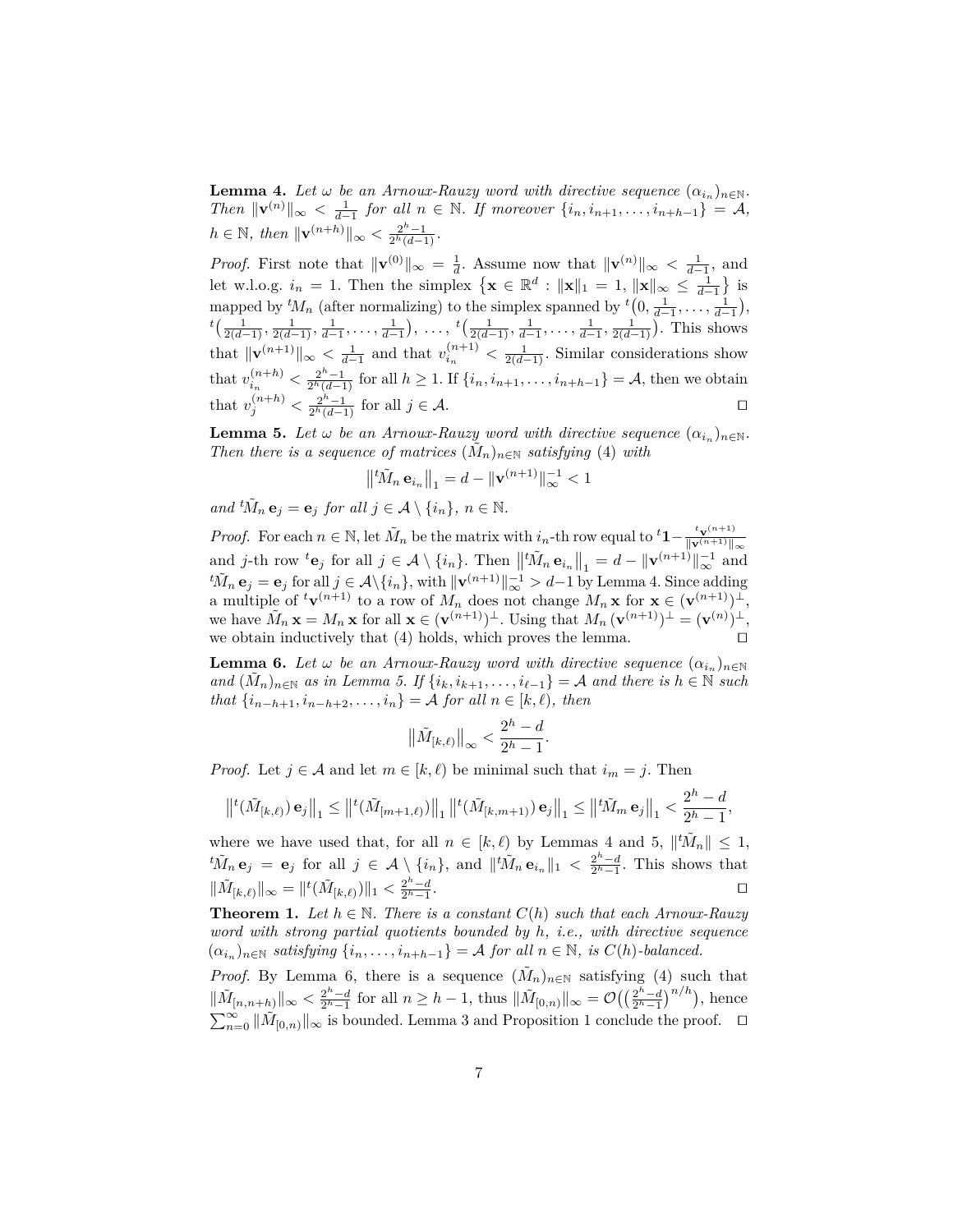#### **6 Contractivity of 3-dimensional Brun matrices**

For Brun words (over 3 letters), we follow a similar strategy as for Arnoux-Rauzy words. For a Brun word  $\omega$  with directive sequence  $(\psi_{i_n,j_n})_{n\in\mathbb{N}}$ , let  $(k_n)_{n\in\mathbb{N}}$  be the sequence of letters defined by  $\{i_n, j_n, k_n\} = A$ , and let

$$
\mathbf{f}^{(n)} = {}^{t}(f_1^{(n)}, f_2^{(n)}, \dots, f_d^{(n)}) = \frac{(M_{[0,n)})^{-1}\mathbf{f}}{\| (M_{[0,n)})^{-1}\mathbf{f} \|_1}
$$

be the frequency vector of  $\omega^{(n)}$ . Moreover, let  $(F_n)_{n\in\mathbb{N}}$  be the sequence of Fibonacci numbers defined by  $F_0 = 1$ ,  $F_1 = 2$ ,  $F_n = F_{n-1} + F_{n-2}$  for all  $n \ge 2$ .

**Lemma 7.** Let  $\omega$  be a Brun word over 3 letters with directive sequence  $(\beta_{i_n,j_n})_{n\in\mathbb{N}}$ . Then  $f_{i_n}^{(n-h)} \geq \frac{1}{F_{h+1}+1}$  for all  $h \leq n$ . If  $\{i_n, i_{n+1}, \ldots, i_{n+h-1}\} = A$  for all  $n \in \mathbb{N}$ , *then we have*  $(f_{j_n}^{(n)} - f_{k_n}^{(n)})$  $f_{k_n}^{(n)}/f_{i_n}^{(n)} \geq \frac{1}{F_h}$  *for all*  $n \in \mathbb{N}$ *.* 

*Proof.* Since  $f_{i_n}^{(n)} \geq f_j^{(n)}$  for all  $j \in \mathcal{A}$ , we have  $f_{i_n}^{(n)}$  $t_{i_n}^{(n)} \geq 1/3$ , and it is easily checked that the minimum for  $f_i^{(n-h)}$  $i_n^{(n-h)}$  is attained when  $f^{(n)} = (1/3, 1/3, 1/3)$ and  $i_{n-h} \cdots i_{n-1}$  is an alternating sequence of  $j_n$  and  $k_n$ . In this case, we have  $f_{i_n}^{(n-h)} = 1$ ,  $f_{i_{n-h}}^{(n-h)} = F_h$ , and  $f_{i_{n-h+1}}^{(n-h)} = F_{h-1}$ , thus  $f_{i_n}^{(n-h)} = \frac{1}{F_{h+1}+1}$ .

Let now, w.l.o.g.  $i_n = 1$ ,  $j_n = 2$ , and assume that  $\{1,3\} \subset \{i_{n+2}, \ldots, i_{n+h}\}.$ Then  $\mathbf{f}^{(n+1)}$  lies in the quadrangle with corners  $\left(\frac{1}{3}, \frac{1}{3}, \frac{1}{3}\right)$ ,  $\left(\frac{F_h}{2(F_h+1)}, \frac{F_h}{2(F_h+1)}, \frac{1}{F_h+1}\right)$ ,  $\left(\frac{1}{F_h+1}, \frac{F_h-1}{F_h+1}, \frac{1}{F_h+1}\right)$ , and  $\left(\frac{1}{F_h+1}, \frac{F_h}{2(F_h+1)}, \frac{F_h}{2(F_h+1)}\right)$ . Therefore,  $\mathbf{f}^{(n)}$  lies in the quadrangle with corners  $(\frac{1}{2}, \frac{1}{4}, \frac{1}{4})$ ,  $(\frac{2F_h}{3F_h+2}, \frac{F_h}{3F_h+2}, \frac{2}{3F_h+2})$ ,  $(\frac{1}{2}, \frac{F_h-1}{2F_h}, \frac{1}{2F_h})$ , and  $\left(\frac{F_h+2}{3F_h+2}, \frac{F_h}{3F_h+2}, \frac{F_h}{3F_h+2}\right)$ . In particular, note that  $f_1^{(n)} - f_2^{(n)} \ge \frac{1}{2F_h}$ .

Assume now that  $i_{n-1} = 3$ . (The situation is similar if  $i_{n-1}, \ldots, i_{n-\ell+1}$  are alternatingly 2 and 1, and  $i_{n-\ell} = 3$ .) Then  $(f_1^{(n-1)} - f_2^{(n-1)})/f_1^{(n-1)}$  is minimal when  $\mathbf{f}^{(n)} = \left(\frac{1}{2}, \frac{F_h - 1}{2F_h}, \frac{1}{2F_h}\right)$ , which implies that  $\mathbf{f}^{(n-1)} = \left(\frac{1}{3}, \frac{F_h - 1}{3F_h}, \frac{F_h + 1}{3F_h}\right)$ , thus  $(f_1^{(n-1)} - f_2^{(n-1)})/f_1^{(n-1)} \ge \frac{1}{F_h}$ . A study of several cases shows that this is a lower bound for  $(f_{j_n}^{(n)} - f_{k_n}^{(n)})/f_{i_n}^{(n)}$  when  $\{i_n, i_{n+1}, \ldots, i_{n+h-1}\} = A$  for all  $n \in \mathbb{N}$ . □  $(n)$   $r(n)$ 

**Lemma 8.** Let  $\omega$  be a Brun word with directive sequence  $(\beta_{i_n,j_n})_{n\in\mathbb{N}}$ . Then there *is a sequence of matrices*  $(\tilde{M}_n)_{n \in \mathbb{N}}$  *satisfying* (3) *with* 

$$
\left\|\tilde{M}_n \mathbf{e}_{i_n}\right\|_1 = 1 - \frac{f_{j_n}^{(n)} - f_{k_n}^{(n)}}{f_{i_n}^{(n)}} \le 1
$$

*and*  $\tilde{M}_n \mathbf{e}_j = \mathbf{e}_j$  *for all*  $j \in \mathcal{A} \setminus \{i_n\}, n \in \mathbb{N}$ .

*Proof.* For each  $n \in \mathbb{N}$ , let  $\tilde{M}_n$  be the matrix built from  $M_n$  by subtracting  $\int f^{(n)}(f_{i_n}^{(n)})$  from the  $i_n$ -th column. Then

$$
\left\|\tilde{M}_n \mathbf{e}_{i_n}\right\|_1 = \left(1 - \frac{f_{i_n}^{(n)}}{f_{i_n}^{(n)}}\right) + \left(1 - \frac{f_{j_n}^{(n)}}{f_{i_n}^{(n)}}\right) + \frac{f_{k_n}^{(n)}}{f_{i_n}^{(n)}} = 1 - \frac{f_{j_n}^{(n)} - f_{k_n}^{(n)}}{f_{i_n}^{(n)}},
$$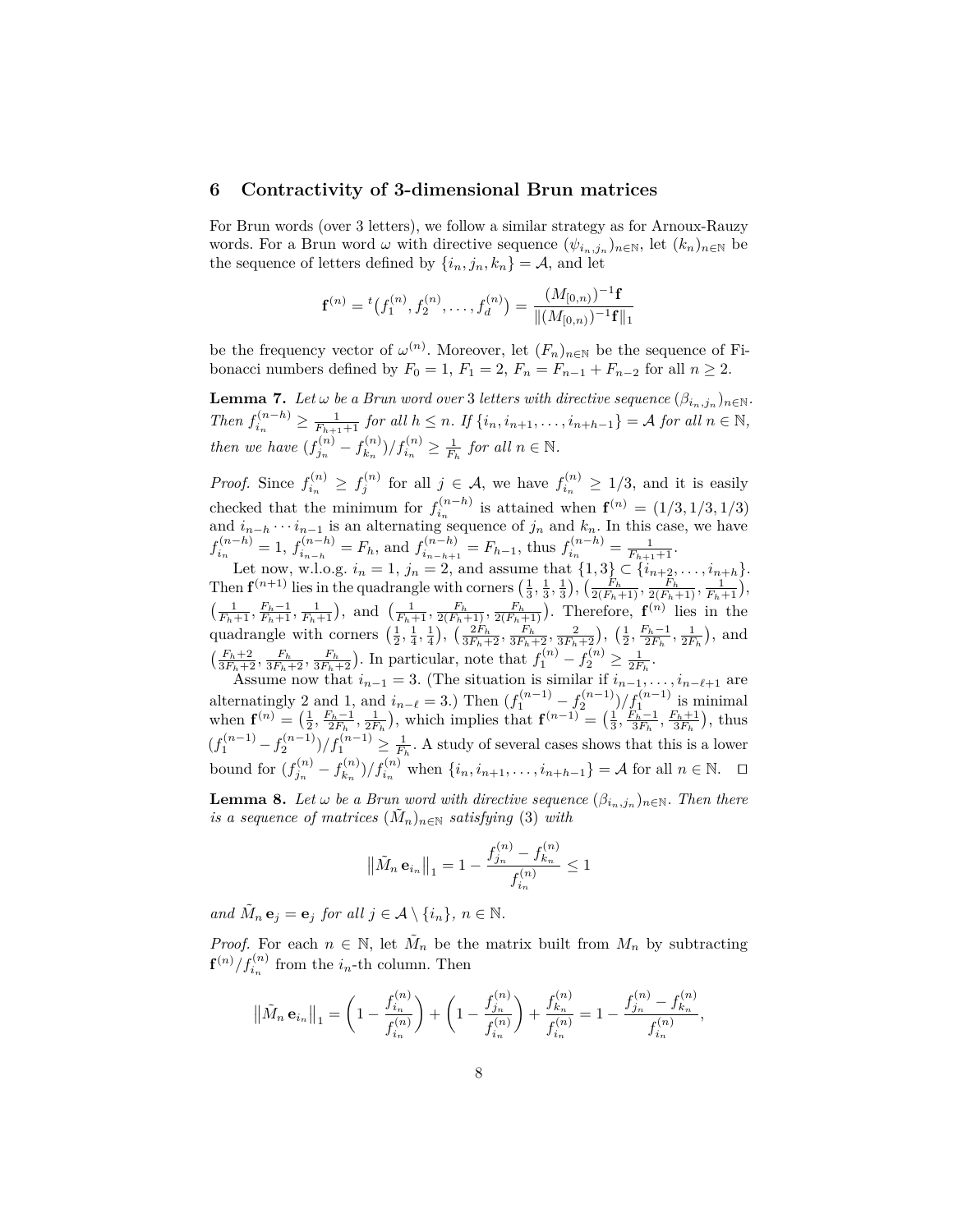and  ${}^t\tilde{M}_n \mathbf{e}_j = \mathbf{e}_j$  for all  $j \in \mathcal{A} \setminus \{i_n\}$ . Since adding a multiple of  $\mathbf{f}^{(n)}$  to a column of  $M_n$  does not change  ${}^t\!M_n \mathbf{x}$  for  $\mathbf{x} \in (\mathbf{f}^{(n)})^{\perp}$ , we have  $\tilde{M}_n \mathbf{x} = M_n \mathbf{x}$  for all **x** ∈  $(\mathbf{f}^{(n)})^{\perp}$ . Using that  ${}^tM_n(\mathbf{f}^{(n)})^{\perp} = (\mathbf{f}^{(n+1)})^{\perp}$ , we obtain inductively that (3) holds, which proves the lemma.  $\square$ 

**Theorem 2.** Let  $h \in \mathbb{N}$ . There is a constant  $C(h)$  such that each Brun word over 3 *letters with strong partial quotients bounded by h, i.e., with directive sequence*  $(\beta_{i_nj_n})_{n\in\mathbb{N}}$  satisfying  $\{i_n,\ldots,i_{n+h-1}\} = \{1,2,3\}$  for all  $n \in \mathbb{N}$ , is  $C(h)$ -balanced.

*Proof.* The proof runs along the same lines as that of Theorem 1. Here, Lemma 8 implies that  $||^t(\tilde{M}_{[n,n+h)})||_{\infty} \leq \frac{1}{F_h}$  for all  $n \in \mathbb{N}$ , similarly to Lemma 6, thus  $||^{t}(\tilde{M}_{[0,n)})||_{\infty} = \mathcal{O}(F_{h}^{-n/h})$  $h^{-n/n}$ ). Lemma 3 and Proposition 1 conclude the proof.  $\square$ 

## **7 Balancedness of almost all words**

We use here the results of [4] on Lyapunov exponents to prove that for almost all directive sequences for Brun or Arnoux-Rauzy algorithms, the associated infinite words have finite balances. Here, we define cylinders for both algorithms as follows: given a finite word  $w$ , we denote by  $[w]$  the set of frequency vectors for which the continued fraction expansion starts by *w*.

**Theorem 3.** Let  $\mu$  be an ergodic invariant probability measure for the Arnoux-*Rauzy algorithm (on d letters) such that*  $\mu([w]) > 0$  *for the cylinder corresponding to a word*  $w_0w_1 \cdots w_{n-1} \in A^*$  *with*  $\{w_0, w_1, \ldots, w_{n-1}\} = A$ *. Then, for*  $\mu$ -almost *every* **f** *in the Rauzy gasket, the Arnoux-Rauzy word*  $\omega_{AR}(\mathbf{f})$  *is finitely balanced.* 

Let  $\mu$  be an ergodic invariant probability measure for the Brun algorithm *on* 3 *letters such that*  $\mu([w]) > 0$  *for the cylinder corresponding to a word w* =  $(i_0, j_0) \cdots (i_{n-1}, j_{n-1})$  *with*  $\{j_0, j_1, \ldots, j_{n-1}\} = \{1, 2, 3\}$ *. Then, for µ*-almost *every* **f***, the Brun word*  $\omega_{\text{Br}}(\mathbf{f})$  *is finitely balanced.* 

*Proof.* From [4], we know that the second Lyapunov exponent of the cocycle  $M_{[0,n)}$  is negative and hence  $\Vert^t(M_{[0,n)})\mathbf{v}\Vert$  decays exponentially fast for *µ*-almost every **f** and all  $\mathbf{v} \in \mathbf{f}^{\perp}$ . By Proposition 1, this implies that  $\omega_{AR}(\mathbf{f})$  and  $\omega_{Br}(\mathbf{f})$ respectively are finitely balanced.  $\Box$ 

The Brun algorithm admits an invariant ergodic probability measure absolutely continuous with respect to Lebesgue [2]. Therefore, we have the following corollary of Theorem 3.

**Corollary 1.** For Lebesgue almost all frequency vectors  $f \in \mathbb{R}^3$ , the Brun word  $\omega_{\text{Br}}(\mathbf{f})$  *is finitely balanced.* 

## **8 Imbalances in Brun sequences**

Similarly to the construction of unbalanced Arnoux-Rauzy words (over 3 letters) in [13], we construct now unbalanced Brun words for  $d = 3$ . First, for any sequence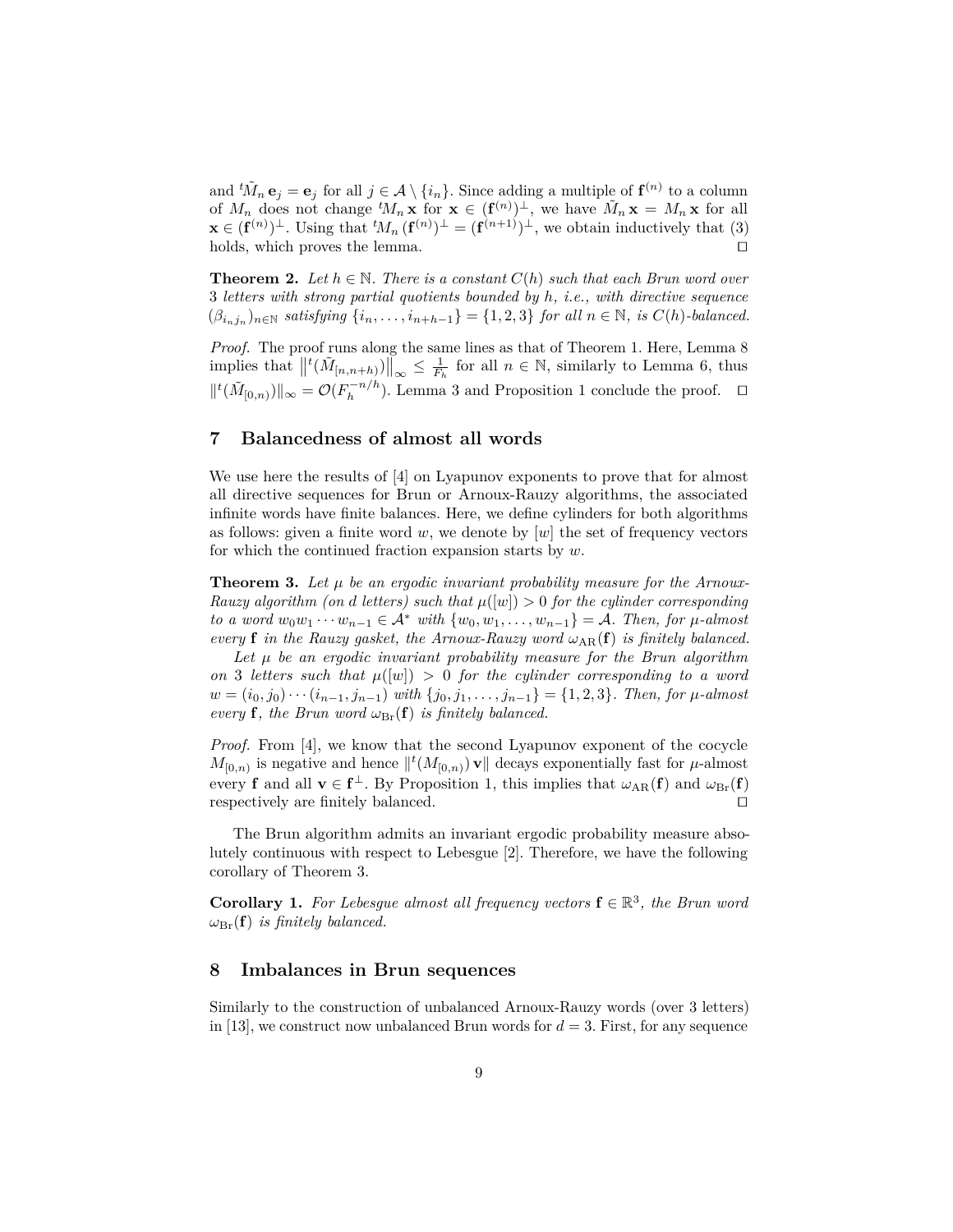$(\sigma_n)_{n \in \mathbb{N}}$  satisfying (1), define a sequence  $(\tilde{\sigma}_n)_{n \in \mathbb{N}}$  as follows:

$$
\tilde{\sigma}_0 = \zeta_1 \quad \text{and} \quad \tilde{\sigma}_n = \begin{cases} \zeta_1 : 1 \mapsto 1, 2 \mapsto 2, 3 \mapsto 23, & \text{if } \sigma_{n-1}\sigma_n = \beta_{ij}\beta_{ij}, \\ \zeta_2 : 1 \mapsto 1, 2 \mapsto 3, 3 \mapsto 32, & \text{if } \sigma_{n-1}\sigma_n = \beta_{ij}\beta_{ji}, \\ \zeta_3 : 1 \mapsto 2, 2 \mapsto 3, 3 \mapsto 31, & \text{if } \sigma_{n-1}\sigma_n = \beta_{ij}\beta_{jk}, \end{cases}
$$

see Figure 1. If  $\omega$  and  $\tilde{\omega}$  have the directive sequences  $(\sigma_n)_{n\in\mathbb{N}}$  and  $(\tilde{\sigma}_n)_{n\in\mathbb{N}}$ respectively, then  $\omega$  and  $\tilde{\omega}$  differ only by a bijective letter-to-letter morphism, which does not influence the balance properties. The proofs of the following results will be given by the end of this section.



**Fig. 1.** Relation between the directive sequences of  $\omega$  and  $\tilde{\omega}$ . If we follow the directive sequence of  $\omega$  on the nodes, then we read the directive sequence of  $\tilde{\omega}$  on the edges.

**Proposition 2.** *Let*  $C \in \mathbb{N}$  *and let* 

$$
\omega = \underbrace{\zeta_1^{C-1} \zeta_2 \zeta_1 \zeta_3^2 \zeta_1}_{=\tau_{C-1}} \underbrace{\zeta_1^{C-2} \zeta_2 \zeta_1 \zeta_3^2 \zeta_1}_{=\tau_{C-2}} \cdots \underbrace{\zeta_1 \zeta_2 \zeta_1 \zeta_3^2 \zeta_1}_{=\tau_1} \underbrace{\zeta_2 \zeta_1 \zeta_3^2 \zeta_1}_{=\tau_0} (\omega')
$$

*for some*  $\omega' \in \{1, 2, 3\}^{\mathbb{N}}$  *containing the letters* 1 *and* 3*. Then*  $\omega$  *is not C*-balanced.

Notice that the segment  $\zeta_1^k \zeta_2 \zeta_1 \zeta_3^2 \zeta_1 \zeta_1^{k-1} \zeta_2 \zeta_1 \zeta_3^2 \zeta_1$  in  $(\tilde{\sigma}_n)_{n \in \mathbb{N}}$  comes from the segment  $\beta_{ij}^k \beta_{ji}^2 \beta_{ik} \beta_{kj}^2 \beta_{kj}^{k-1} \beta_{jk}^2 \beta_{ki} \beta_{ij}^2$  in  $(\sigma_n)_{n \in \mathbb{N}}$ . Therefore, there exist directive sequences where each substitution  $\beta_{ij}$  occurs with gaps that are bounded by  $2C+5$ .

The proposition shows that for any *C* there are uncountably many Brun words that are not *C*-balanced. Moreover, there are also uncountably many Brun words that are not finitely balanced.

**Theorem 4.** Let  $(c_k)_{k \in \mathbb{N}}$  be a sequence of natural numbers such that

 $c_k > 12\sqrt{3} \, 3^{N(c_0)+N(c_1)+\cdots+N(c_{k-1})} k$  *for all*  $k \in \mathbb{N}$ ,

*with*  $N(c) = c(c+1)/2+3c$ *. Let*  $\rho_c = \tau_{c-1}\tau_{c-2}\cdots\tau_1\tau_0$ *, with*  $\tau_j$  *as in Proposition 2. Then the Brun word with directive sequence*  $\rho_{c_0} \rho_{c_1} \cdots$  *is not finitely balanced.*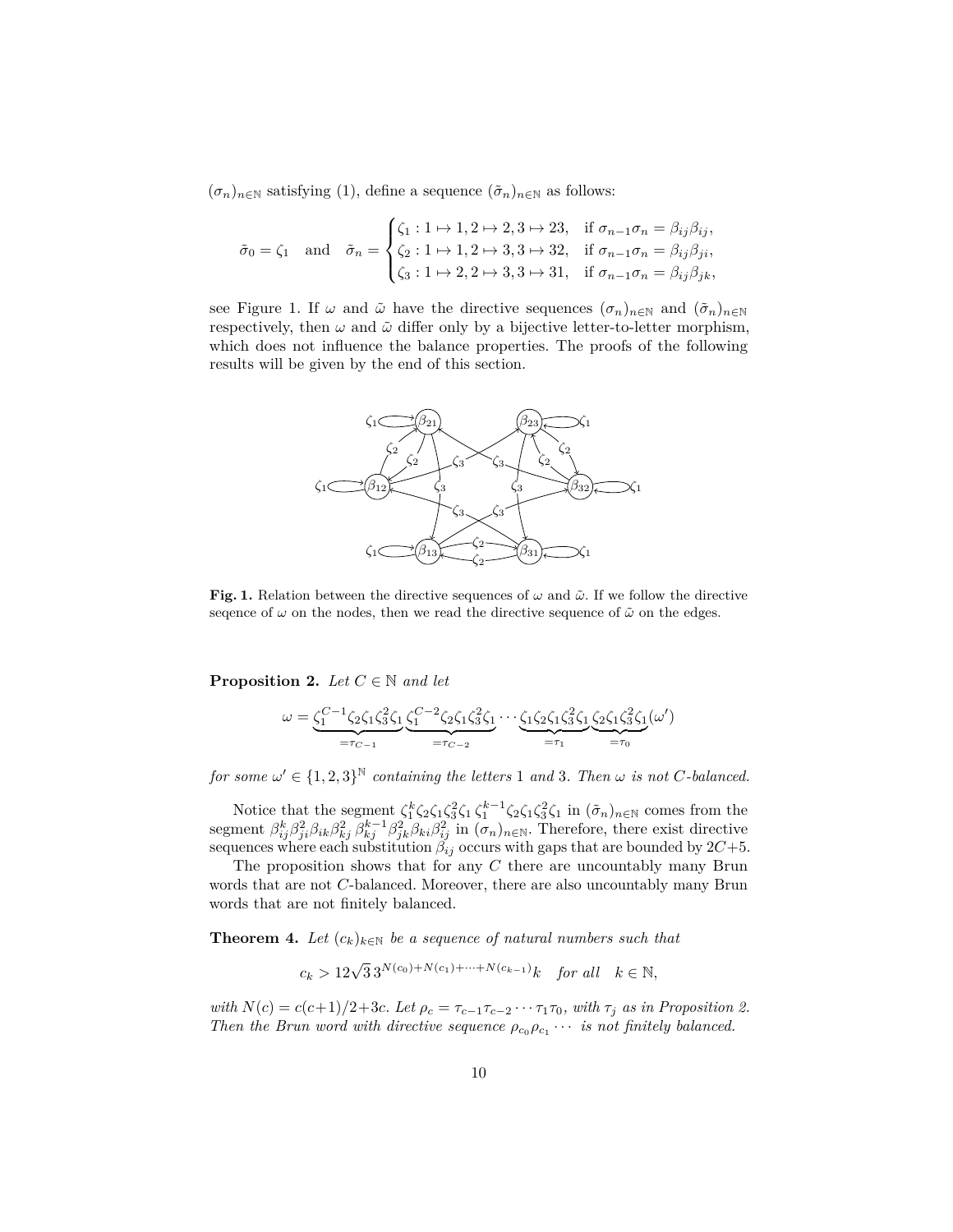To prove these statements, we will use techniques that are typical for finding imbalances in *S*-adic sequences. Let  $u, v \in A^*$ . Then we put  $\Delta_{u,v} = \ell(u) - \ell(v)$ . For any substitution  $\sigma$ , we clearly have

$$
\Delta_{\sigma(u),\sigma(v)} = M_{\sigma} \Delta_{u,v},\tag{5}
$$

and consequently:

**Lemma 9.** Let  $\sigma$  be a substitution over the alphabet A such that the images of all *letters under*  $\sigma$  *start with the same letter*  $a \in \mathcal{A}$ *. Let*  $u, v$  *be non-empty factors of*  $a$  $w$ *ord*  $\omega \in A^{\mathbb{N}}$ . Then  $\sigma(\omega)$  contains factors  $u', v'$  with  $\Delta' = \Delta_{u', v'} = M_{\sigma} \Delta + p \mathbf{e}_a$ *for all*  $p \in \{0, \pm 1, \pm 2\}$ *.* 

*Proof* (*of Proposition 2*). Consider a pair of words *u, v,* with  $\Delta_{u,v} = {}^t(q +$ 1, −*q*, −1). Then, using (5) and applying Lemma 9 with the substitution  $\zeta_3^2$  : 1  $\mapsto$ 3, 2  $\mapsto$  31, 3  $\mapsto$  312, we obtain the following chain of  $\Delta$ 's:

$$
\begin{pmatrix} q+1 \ -q \ -1 \end{pmatrix} \xrightarrow{\zeta_1} \begin{pmatrix} q+1 \ -q-1 \ -1 \end{pmatrix} \xrightarrow{c_3^2} \begin{pmatrix} -q-2 \ -1 \ 1 \end{pmatrix} \xrightarrow{\zeta_2\zeta_1} \begin{pmatrix} q-2 \ 1 \ 1 \end{pmatrix} \xrightarrow{\zeta_1} \begin{pmatrix} -(q+2) \ q+1 \ 1 \end{pmatrix},
$$

and by symmetry  ${}^t(-q-1, q, 1) \xrightarrow{\tau_q} {}^t(q-2, -q-1, -1)$ .

ting from the pair of factors 1, 3 of  $\omega'$ , we have the chain

$$
\begin{pmatrix} 1 \\ 0 \\ -1 \end{pmatrix} \xrightarrow{\tau_0} \begin{pmatrix} -2 \\ 1 \\ 1 \end{pmatrix} \rightarrow \cdots \rightarrow \pm \begin{pmatrix} -C \\ C-1 \\ 1 \end{pmatrix} \xrightarrow{\tau_{C-1}} \pm \begin{pmatrix} C+1 \\ -C \\ -1 \end{pmatrix}.
$$

The last vector sums to zero, therefore it corresponds to factors  $u, v$  of  $\omega$  such that  $|u| = |v|$  and  $||u|_1 - |v|_1| = C + 1$ .

**Lemma 10.** *Let*  $\omega$  *be a Brun word and let*  $C, N \in \mathbb{N}$  *be such that*  $\omega^{(N)}$  *is not* **10.** Let  $\omega$  be a Brun word and let  $C, N$ <br>(12 $\sqrt{3}$  3<sup>*N*</sup>C)-balanced. Then  $\omega$  is not C-balanced.

*Proof.* We will only sketch the proof. According to Lemma 3, there is a prefix *u Proof.* We will only sketch the proof. According to Lemma 3, there is a prenx u of  $\omega^{(N)}$  such that  $\|\pi_N \mathbf{x}\|_{\infty} > \frac{1}{4} 12\sqrt{3} \, 3^N C$ , where  $\mathbf{x} = \ell(u)$  and  $\pi_N$  is the projection along the frequency vector  $f^{(N)}$  of  $\omega^{(N)}$  onto  $1^{\perp}$ . Then the frequency vector of  $\omega$  is  $\mathbf{f} = M_{[0,N)} \mathbf{f}^{(N)}$ , and  $M_{[0,N)} \mathbf{x}$  is the abelianization of a prefix of  $\omega$ .

Let  $\gamma$  be the angle between the vectors  $f^{(N)}$  and **x**. Then it can be verified that applying  $M_n$  divides the angle between two non-negative vectors by at most 3, thus the angle between **f** and **x** is at least  $\gamma/3^N$ . Since the matrices  $M_n$  are of the form identity matrix  $+$  non-negative matrix, and the vector  $x$  is non-negative, we get that  $\|\mathbf{x}\|_2 \ge \|\mathbf{x}^{(N)}\|_2$ . Therefore the (orthogonal) distance  $\delta$  of the point **x** from the line  $\mathbb{R}$  **f** is at least  $1/3^N$  times the distance of **x** from  $\mathbb{R}$  **f**<sup>(N)</sup>, which is at least  $\frac{1}{\sqrt{2}}$  $\frac{1}{3} \|\pi_N \mathbf{x}\|_2$ . Altogether,  $\delta \ge \frac{1}{\sqrt{3} \cdot 3^N} \|\pi_N \mathbf{x}\|_2 \ge \frac{1}{3 \cdot 3^N} \|\pi_N \mathbf{x}\|_{\infty} > 3C$ .

Finally,  $\|\pi M_{[0,N)}\mathbf{x}\|_{\infty}\geq \frac{1}{\sqrt{n}}$  $\frac{1}{3} \|\pi M_{[0,N)} \mathbf{x}\|_2 \geq \frac{1}{3} \delta > C$ , which means according to Lemma 3 that  $\omega$  is not *C*-balanced.

*Proof* (*of Theorem 4*). The Brun word with directive sequence  $\rho_{c_k}\rho_{c_{k+1}}\rho_{c_{k+1}}\cdots$ is not  $N(c_k)$ -balanced according to Proposition 2. Lemma 10 therefore gives that  $\omega$  is not *k*-balanced.